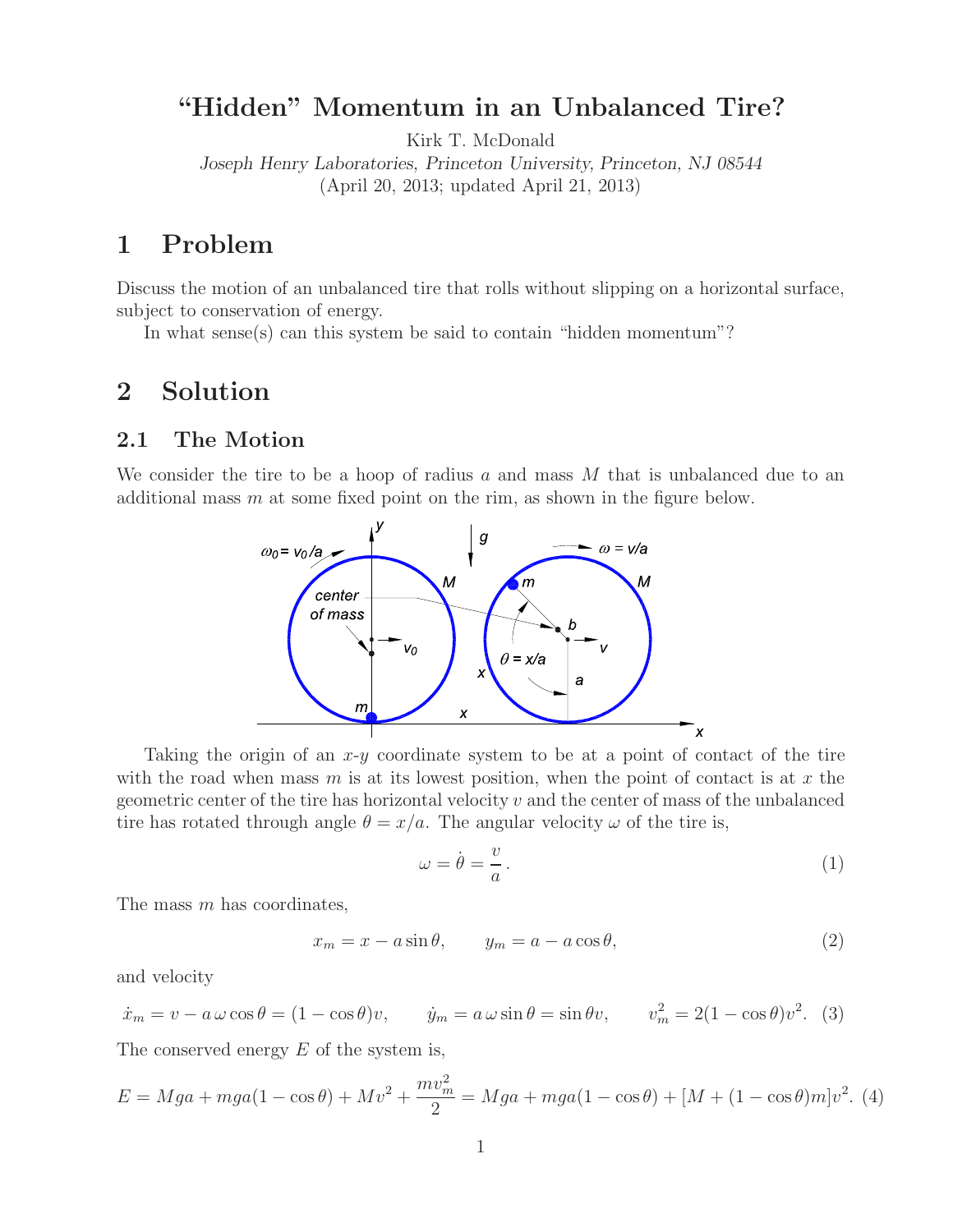Setting this equal to the initial energy  $E_0 = Mga + Mv_0^2$ , the velocity of the geometric center of the tire is related by

$$
v^{2}(\theta) = \frac{Mv_{0}^{2} - mga(1 - \cos \theta)}{M + (1 - \cos \theta)m}.
$$
 (5)

The tire has continuous rolling motion only if  $v_0^2 > 2mga/M$ ; otherwise the motion is oscillatory. In any case, the geometric center of the tire does not move at constant speed for nonzero m.

For small mass  $m \ll M$  and rolling motion,

$$
v^2 \approx v_0^2 \left[ 1 - \frac{m}{M} \left( 1 + \frac{ga}{v_0^2} \right) (1 - \cos \theta) \right]. \tag{6}
$$

#### **2.2 Hidden Momentum**

An observer of the motion of the unbalanced tire finds this to be somewhat odd compared to that of a balanced tire. The observer might say that there is some "hidden" aspect of the tire that leads to its peculiar behavior.

If the observer can't see the perturbing mass  $m$ , then it is "hidden" to him, and he might say that the momentum and energy associated with mass  $m$  are therefore "hidden". We consider such an observer to be rather inobservant, and we don't pursue his possible thought process any further.

A view expressed in [1] is that an observer who is aware of both masses  $M$  and  $m$ , and able to compute both momenta,

$$
\mathbf{P}_M = Mv\,\hat{\mathbf{x}}, \qquad \text{and} \qquad \mathbf{P}_m = m(\dot{x}_m\,\hat{\mathbf{x}} + \dot{y}_m\,\hat{\mathbf{y}}) = mv[(1 - \cos\theta)\,\hat{\mathbf{x}} + \sin\theta\,\hat{\mathbf{y}}], \tag{7}
$$

might consider the quantity,

$$
\mathbf{P} - m_{\text{total}} \mathbf{v}_{\text{geometric center}} = \mathbf{P}_M + \mathbf{P}_m - (M+m)v \hat{\mathbf{x}} = mv(-\cos\theta \hat{\mathbf{x}} + \sin\theta \hat{\mathbf{y}})
$$
(8)

to be a kind of "hidden momentum". The author's view is that if one is aware of mass  $m$ and its effect on the motion of the system, one should not say that this effect is "hidden".

In 1967, Shockley [2] gave the term "hidden momentum" a particular meaning in electrodynamics. The issues here can be traced back to the debate between Ampère and Biot as to the force law between two current elements  $d\mathbf{I}_1 = I_1 d\mathbf{l}_1$  and  $d\mathbf{I}_2 = I_2 d\mathbf{l}_2$ . Ampère [3, 4, 5] argued that the force on element 1 due to element 2 is (in Gaussian units),

$$
d\mathbf{F}_{\text{on 1}} = \frac{3(d\mathbf{I}_1 \cdot \hat{\mathbf{r}})(d\mathbf{I}_2 \cdot \hat{\mathbf{r}}) - 2(d\mathbf{I}_1 \cdot d\mathbf{I}_2)}{c^2 r^2} \hat{\mathbf{r}} \qquad \text{(Ampere)},\tag{9}
$$

while Biot and Savart  $[6]$  claimed that,<sup>1</sup>

$$
d\mathbf{F}_{\text{on 1}} = \frac{d\mathbf{I}_1 \times \mathbf{B}_2}{c}, \quad \text{where} \quad \mathbf{B}_2 = \frac{d\mathbf{I}_2 \times \hat{\mathbf{r}}}{cr^2} \quad \text{(Biot-Savart)}.
$$
 (10)

<sup>&</sup>lt;sup>1</sup>Biot and Savart were not very explicit as to the forms  $(10)$ , which are stated more clearly in  $[5, 7]$ .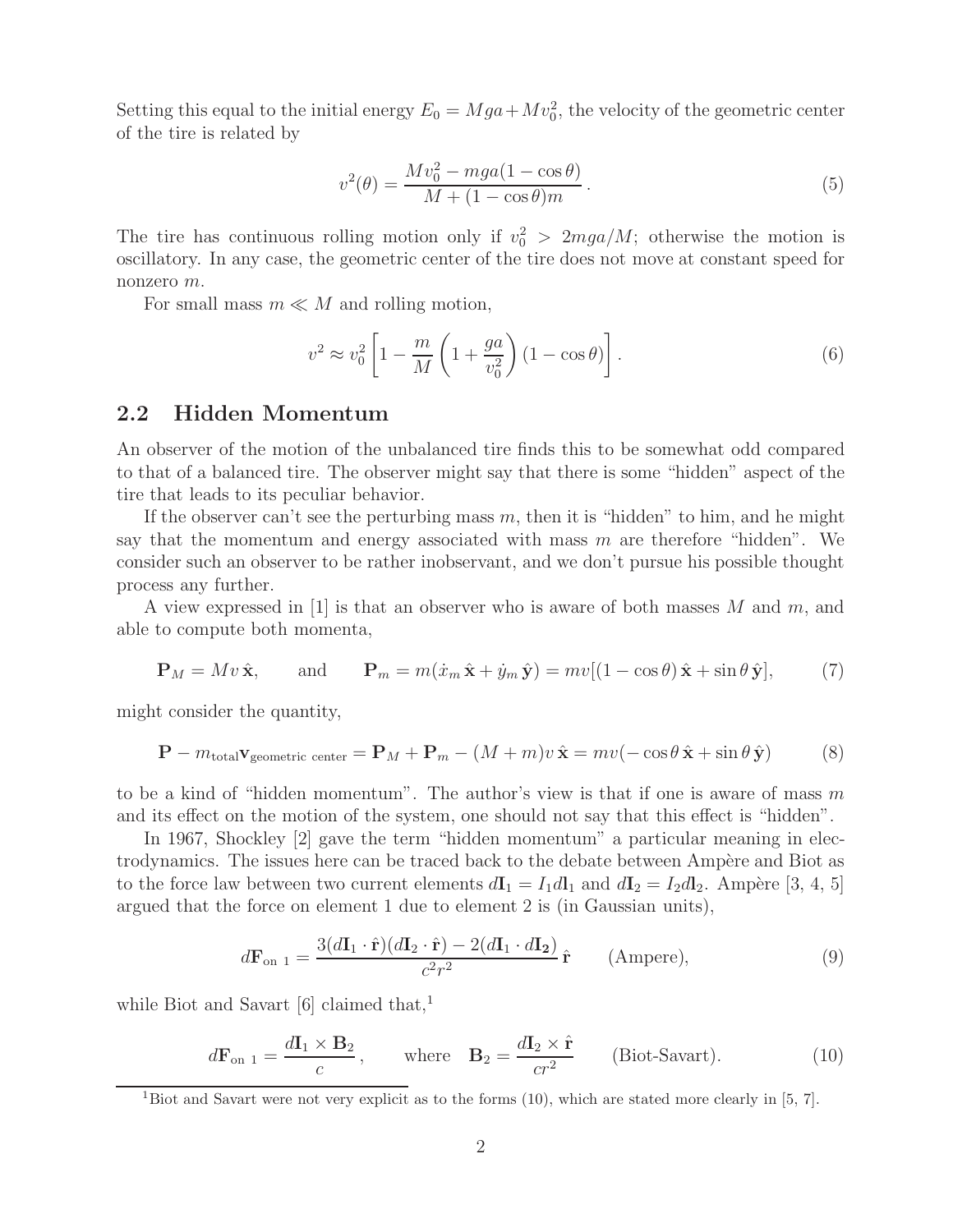Ampère showed that the two forms for  $d\mathbf{F}_{on}$  are equivalent when computing the force of one closed current loop on another, and argued that his form was superior in that it satisfied Newton's 3rd law. However, Ampère's form (9) does not factorize, in contrast to eq. (10) of Biot and Savart, such that the latter is compatible with a field theory of magnetism whereas the former is less obviously so. This led to awkwardness throughout most of the 1800's in which advocates of electromagnetic field theory avoided discussion of current elements (moving electric charges) except in closed circuits.

A consistent vision of electrodynamics of current elements/moving charges requires understanding of some kind of "hidden momentum" that restores compatibility with Newton's laws of motion. This vision was supplied by Poynting  $[8]$  and Poincaré  $[9]$  who argued that the electromagnetic field supports both flow of energy and storage of momentum, where (in vacuum) the density  $\mathbf{p}_{EM}$  of momentum stored in the electromagnetic field is,

$$
\mathbf{p}_{\rm EM} = \frac{\mathbf{S}}{c^2} = \frac{\mathbf{E} \times \mathbf{B}}{4\pi c},\tag{11}
$$

and **S** is the Poynting vector that describes the flow of energy. The electromagnetic field momentum,

$$
\mathbf{P}_{\rm EM} = \int \mathbf{p}_{\rm EM} \, d\text{Vol},\tag{12}
$$

is the "hidden momentum" that makes the Biot-Savart force law consistent with Newton's 3rd law.<sup>2</sup>

Shockley's contribution [2] was to note that there exist nominally static situations in which the electromagnetic momentum (12) is nonzero while there is no obvious equal and opposite mechanical momentum, as seems to be required by the center-of-energy theorem.<sup>3</sup> For Shockley, the electromagnetic momentum was "obvious", and he characterized the equal and opposite mechanical momentum as "hidden". This specialized usage of the term "hidden momentum" is somewhat unfortunate, and has proven to be controversial for many readers. *An unbalanced tire, considered as a purely mechanical system, cannot have "hidden momentum" in the sense of Shockley, as for him there must first be electromagnetic momentum before there can be "hidden momentum".*

It is possible to define the term "hidden momentum" without mention of electromagnetism in such a way that the more general definition includes the "hidden momentum" of Shockley as a special case. Inspired by a suggestion by D. Vanzella  $[12]$ , we define  $[13]$ ,

$$
\mathbf{P}_{\text{hidden}} \equiv \mathbf{P} - M\mathbf{v}_{\text{cm}} - \oint_{\text{boundary}} (\mathbf{x} - \mathbf{x}_{\text{cm}}) (\mathbf{p} - \rho \mathbf{v}_b) \cdot d\mathbf{Area} = -\int \frac{f^0}{c} (\mathbf{x} - \mathbf{x}_{\text{cm}}) d\text{Vol}, \ (13)
$$

where **P** is the total momentum of the subsystem,  $M = U/c^2$  is its total "mass", U is its total energy, c is the speed of light in vacuum,  $\mathbf{x}_{cm}$  is its center of mass/energy,  $\mathbf{v}_{cm} = d\mathbf{x}_{cm}/dt$ , **p** is its momentum density,  $\rho = u/c^2$  is its "mass" density, u is its energy density,  $\mathbf{v}_b$  is the velocity (field) of its boundary, and

$$
f^{\mu} = \frac{\partial T^{\mu\nu}}{\partial x^{\nu}},\tag{14}
$$

 ${}^{2}$ For an explicit verification of this, see [10].

 ${}^{3}$ See, for example, [11].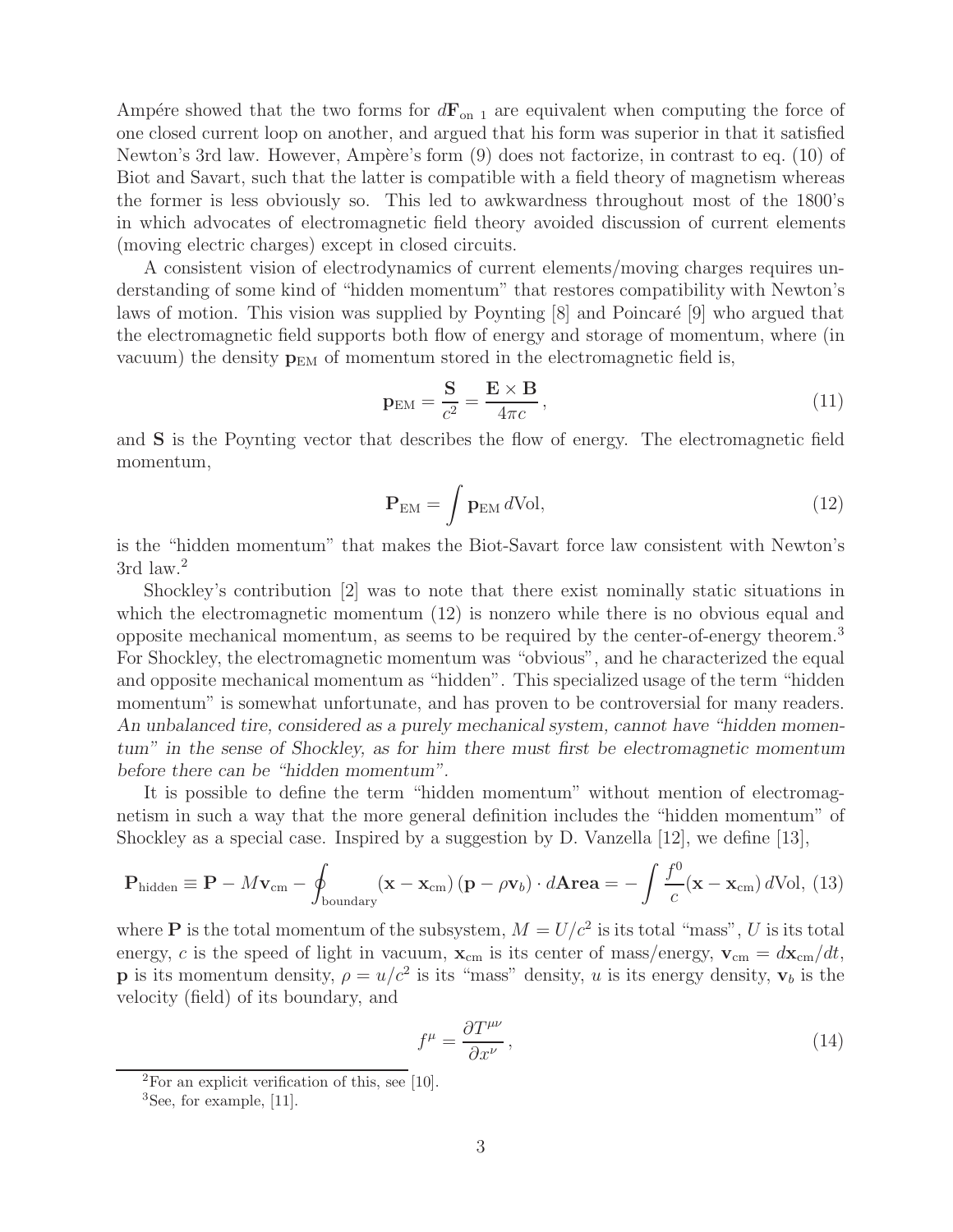is the 4-force density exerted on the subsystem by the rest of the system, with  $T^{\mu\nu}$  being the stress-energy-momentum 4-tensor of the subsystem.4,5

According to the last form of eq. (13), "hidden momentum" can only exist in a subsystem that has a volume interaction with another subsystem, which implies that it exists only in field theories. In this sense, definition  $(13)$  participates in the spirit of the debate of Ampére and Biot-Savart (while the definition (8) does not).

In closing, we apply definition (13) to the present example, taking the subsystem to be only the rolling, unbalanced tire. The tire makes contact with the road (another subsystem), and the velocity of the tire is zero at the point of contact (for rolling without slipping), so that the boundary integral in eq. (13) is zero. Then,

$$
\mathbf{P}_{\text{hidden}} = \mathbf{P} - M_{\text{total}} \mathbf{v}_{\text{cm}}.\tag{15}
$$

The center of mass of the unbalanced tire is at distance b from the geometric center of the tire, where,

$$
\frac{b}{a} = \frac{m}{M+m},\tag{16}
$$

and has coordinates,

$$
x_{\rm cm} = x - b \sin \theta, \qquad y_{\rm cm} = a - b \cos \theta,\tag{17}
$$

and velocity

$$
\dot{x}_{\text{cm}} = v - b\,\omega\cos\theta = \left(1 - \frac{b}{a}\cos\theta\right)v = \left(1 - \frac{m}{M+m}\cos\theta\right)v,\tag{18}
$$

$$
\dot{y}_{\rm cm} = b\,\omega\sin\theta = \frac{b}{a}\sin\theta\,v = \frac{m}{M+m}\sin\theta\,v.\tag{19}
$$

The "hidden momentum" of the unbalanced tire according to eq. (15) is,

$$
P_{\text{hidden},x} = P_{M,x} + P_{m,x} - (M+m)\dot{x}_{\text{cm}}
$$
  
=  $Mv + m(1 - \cos\theta)v - (M+m)\left(1 - \frac{m}{M+m}\cos\theta\right)v = 0,$  (20)

$$
P_{\text{hidden},y} = P_{M,y} + P_{m,y} - (M+m)\dot{y}_{\text{cm}} = mv\sin\theta - (M+m)\frac{m}{M+m}v\sin\theta = 0. (21)
$$

That is, there is no "hidden momentum" in an unbalanced tire in the sense of the general definition (13), which follows from the use of this term by Shockley.

<sup>&</sup>lt;sup>4</sup>With this definition of "hidden momentum", both the electromagnetic field momentum and the equal and opposite mechanical momentum in Shockley's example are described as "hidden".

<sup>&</sup>lt;sup>5</sup>As discussed in sec. 3 of [13], we do not advocate replacing  $\mathbf{v}_{cm}$  by  $\mathbf{v}_{geometric \ center}$  in definition (13).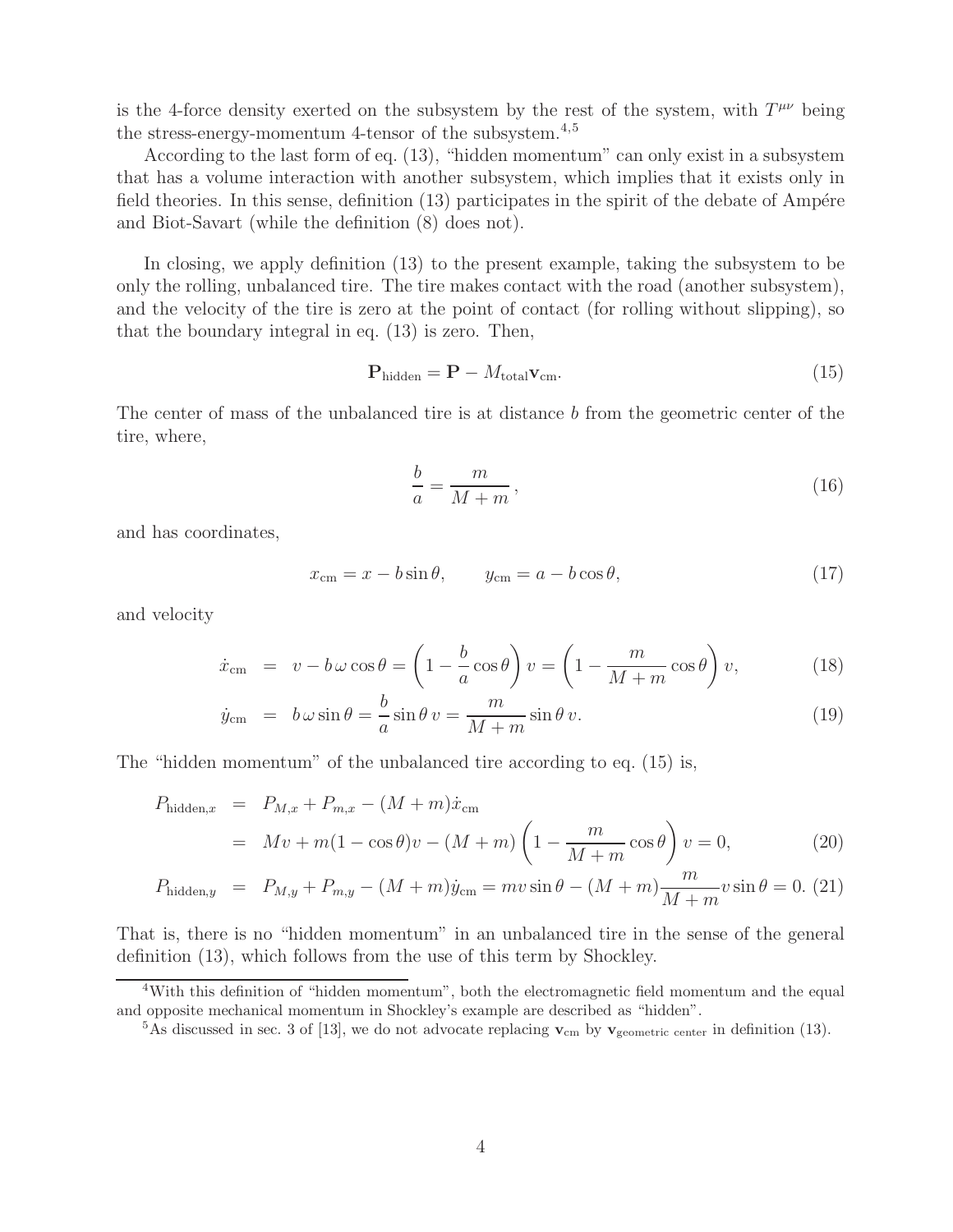# **References**

- [1] S.E. Gralla, A.I. Harte, and R.M. Wald, *Bobbing and kicks in electromagnetism and gravity*, Phys. Rev. D **81**, 104012 (2010), http://kirkmcd.princeton.edu/examples/GR/gralla\_prd\_81\_104012\_10.pdf
- [2] W. Shockley and R.P. James, *"Try Simplest Cases" Discovery of "Hidden Momentum" Forces on "Magnetic Currents"*, Phys. Rev. Lett. **18**, 876 (1967), http://kirkmcd.princeton.edu/examples/EM/shockley\_prl\_18\_876\_67.pdf
- [3] A.M. Amp`ere, *M´emoire sur la d´etermination de la formule qui repr´esente l'action mutuelle de deux portions infiniment petites de conducteurs volta¨ıques*, Ann. Chim. Phys. **20**, 398 (1822), http://kirkmcd.princeton.edu/examples/EM/ampere\_acp\_20\_398\_22.pdf
- [4] The most extensive discussion in English of Ampère's attitudes on the relation between magnetism and mechanics is given in R.A.R. Tricker, *Early Electrodynamics, the First Law of Circulation* (Pergamon, 1965), http://kirkmcd.princeton.edu/examples/EM/tricker\_early\_em.pdf Another historical survey is by O. Darrigol, *Electrodynamics from Ampère to Einstein* (Oxford U. Press, 2000). http://kirkmcd.princeton.edu/examples/EM/darrigol\_em\_00.pdf See also sec. IIA of J.D. Jackson and L.B. Okun, *Historical roots of gauge invariance*, Rev. Mod. Phys. **73**, 663 (2001), http://kirkmcd.princeton.edu/examples/EM/jackson\_rmp\_73\_663\_01.pdf
- [5] A.M. Ampère, *Mémoire sur la théorie mathématique des phénomènes électrodynamiques uniquement d´eduite de l'experience* (Paris, 1826), http://kirkmcd.princeton.edu/examples/EM/ampere\_memoires\_23-25.pdf
- [6] J.-B. Biot and F. Savart, *Note sur le magn´etisme de la pile de Volta*, Ann. Chim. Phys. **15**, 222 (1820), http://kirkmcd.princeton.edu/examples/EM/biot\_acp\_15\_222\_20.pdf
- [7] H.G. Grassmann, *Neue Theorie der Elektrodynamik*, Ann. Phys. **64**, 1 (1845), http://kirkmcd.princeton.edu/examples/EM/grassmann\_ap\_64\_1\_45.pdf
- [8] J.H. Poynting, *On the Transfer of Energy in the Electromagnetic Field*, Phil. Trans. Roy. Soc. London **175**, 343 (1884), http://kirkmcd.princeton.edu/examples/EM/poynting\_ptrsl\_175\_343\_84.pdf
- [9] H. Poincar´e, *La Th´eorie de Lorentz et la Principe de R´eaction*, Arch. Neer. **5**, 252 (1900), http://kirkmcd.princeton.edu/examples/EM/poincare\_an\_5\_252\_00.pdf Translation: *The Theory of Lorentz and the Principle of Reaction*, http://kirkmcd.princeton.edu/examples/EM/poincare\_an\_5\_252\_00\_english.pdf
- [10] L. Page and N.I. Adams, Jr, *Action and Reaction Between Moving Charges*, Am. J. Phys. **13**, 141 (1945), http://kirkmcd.princeton.edu/examples/EM/page\_ajp\_13\_141\_45.pdf
- [11] S. Coleman and J.H. Van Vleck, *Origin of "Hidden Momentum" Forces on Magnets*, Phys. Rev. **171**, 1370 (1968), http://kirkmcd.princeton.edu/examples/EM/coleman\_pr\_171\_1370\_68.pdf
- [12] D. Vanzella, Private communication, (June 29, 2012).